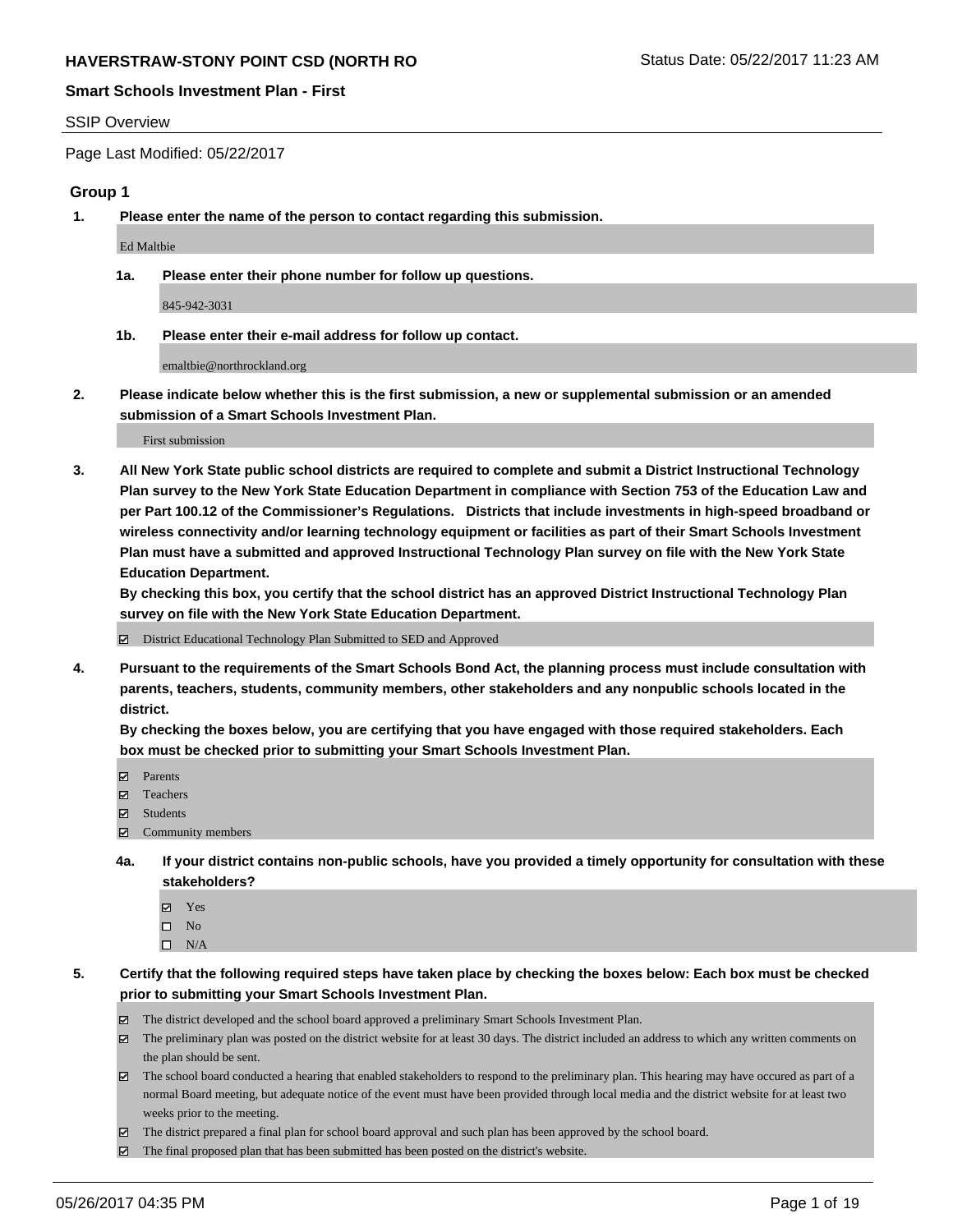## SSIP Overview

Page Last Modified: 05/22/2017

**5a. Please upload the proposed Smart Schools Investment Plan (SSIP) that was posted on the district's website, along with any supporting materials. Note that this should be different than your recently submitted Educational Technology Survey. The Final SSIP, as approved by the School Board, should also be posted on the website and remain there during the course of the projects contained therein.**

HavSPSSIP.docx

**5b. Enter the webpage address where the final Smart Schools Investment Plan is posted. The Plan should remain posted for the life of the included projects.**

https://drive.google.com/file/d/0By8CmhfvByUsalAwWXhOd0tPWjg/view

**6. Please enter an estimate of the total number of students and staff that will benefit from this Smart Schools Investment Plan based on the cumulative projects submitted to date.**

8,600

**7. An LEA/School District may partner with one or more other LEA/School Districts to form a consortium to pool Smart Schools Bond Act funds for a project that meets all other Smart School Bond Act requirements. Each school district participating in the consortium will need to file an approved Smart Schools Investment Plan for the project and submit a signed Memorandum of Understanding that sets forth the details of the consortium including the roles of each respective district.**

 $\Box$  The district plans to participate in a consortium to partner with other school district(s) to implement a Smart Schools project.

**8. Please enter the name and 6-digit SED Code for each LEA/School District participating in the Consortium.**

| <b>Partner LEA/District</b> | <b>ISED BEDS Code</b> |
|-----------------------------|-----------------------|
| (No Response)               | (No Response)         |

**9. Please upload a signed Memorandum of Understanding with all of the participating Consortium partners.**

(No Response)

**10. Your district's Smart Schools Bond Act Allocation is:**

\$5,294,721

**11. Enter the budget sub-allocations by category that you are submitting for approval at this time. If you are not budgeting SSBA funds for a category, please enter 0 (zero.) If the value entered is \$0, you will not be required to complete that survey question.**

|                                              | Sub-<br>Allocations |
|----------------------------------------------|---------------------|
|                                              |                     |
| <b>School Connectivity</b>                   | 2,600,028           |
| <b>Connectivity Projects for Communities</b> | 0                   |
| Classroom Technology                         | $\overline{0}$      |
| Pre-Kindergarten Classrooms                  | $\overline{0}$      |
| Replace Transportable Classrooms             | 0                   |
| <b>High-Tech Security Features</b>           | $\overline{0}$      |
| Totals:                                      | 2,600,028           |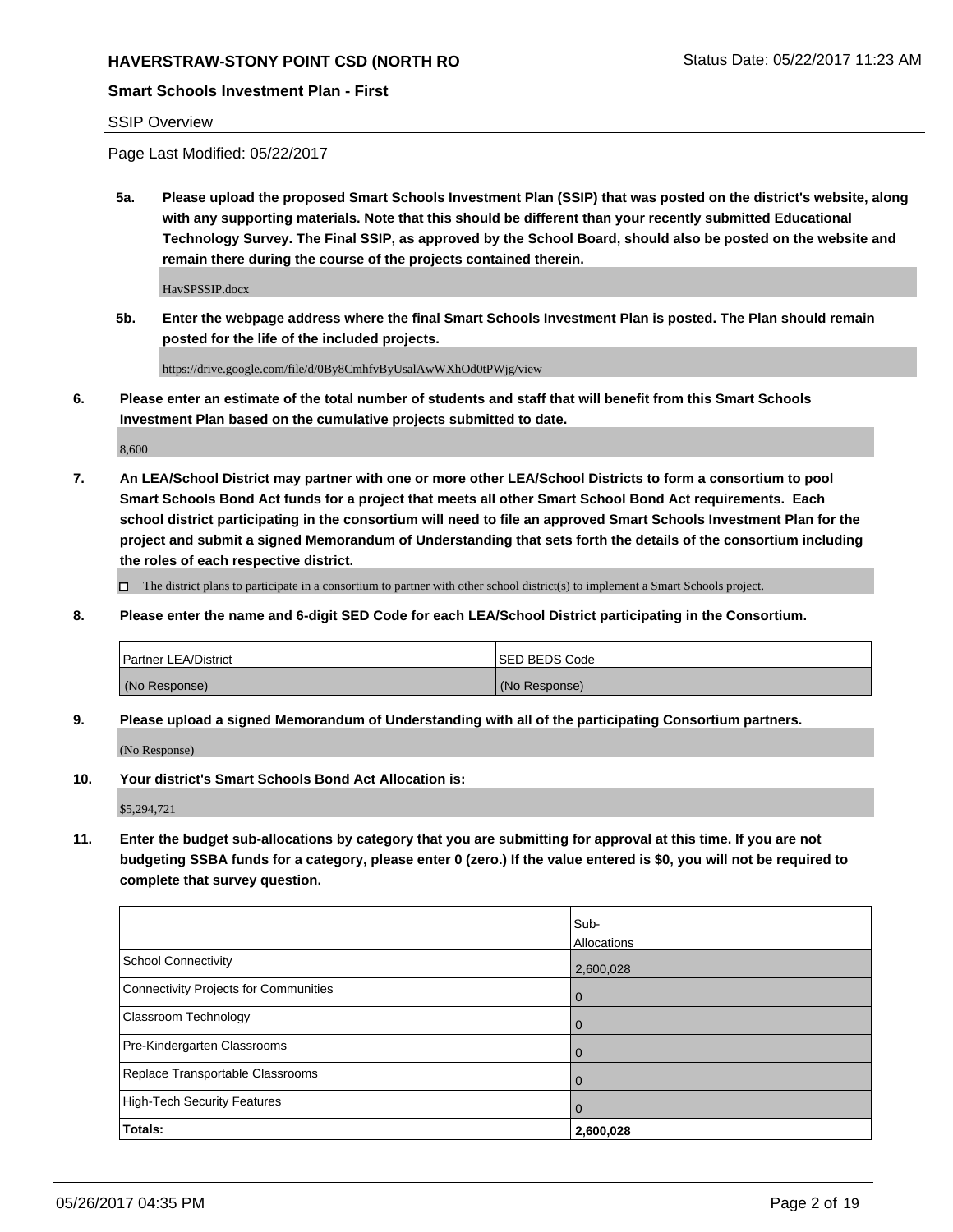### School Connectivity

Page Last Modified: 05/22/2017

## **Group 1**

- **1. In order for students and faculty to receive the maximum benefit from the technology made available under the Smart Schools Bond Act, their school buildings must possess sufficient connectivity infrastructure to ensure that devices can be used during the school day. Smart Schools Investment Plans must demonstrate that:**
	- **sufficient infrastructure that meets the Federal Communications Commission's 100 Mbps per 1,000 students standard currently exists in the buildings where new devices will be deployed, or**
	- **is a planned use of a portion of Smart Schools Bond Act funds, or**
	- **is under development through another funding source.**

**Smart Schools Bond Act funds used for technology infrastructure or classroom technology investments must increase the number of school buildings that meet or exceed the minimum speed standard of 100 Mbps per 1,000 students and staff within 12 months. This standard may be met on either a contracted 24/7 firm service or a "burstable" capability. If the standard is met under the burstable criteria, it must be:**

**1. Specifically codified in a service contract with a provider, and**

**2. Guaranteed to be available to all students and devices as needed, particularly during periods of high demand, such as computer-based testing (CBT) periods.**

## **Please describe how your district already meets or is planning to meet this standard within 12 months of plan submission.**

The Haverstraw-Stony Point Central School District has worked with our local RIC to upgrade our Wide Area Network (WAN) backbone network to 10Gig. The SSBA funds will allow us to build out of this 10 Gig backbone to provide reliable, high speed and a secure Gigabit (1GB) local area network (wiring, access points, and switching equipment), upon which every location in the district will be capable of 1 Gig access. The District will use the SSBA funds towards costs associated with the purchase of the network/access costs, and school building internal connections and components.

This investment in infrastructure and instructional technology will increase the number of locations in our school buildings which will enable us to meet or exceed the Federal Communications Commission minimum speed standard of 100 Mbps per 1,000 students. At this point our district has requested from our ISP to move the 1000 Mb on July 1, 2017. The RFS has been signed with our ISP for this service.

# **1a. If a district believes that it will be impossible to meet this standard within 12 months, it may apply for a waiver of this requirement, as described on the Smart Schools website. The waiver must be filed and approved by SED prior to submitting this survey.**

By checking this box, you are certifying that the school district has an approved waiver of this requirement on file with the New York State Education Department.

### **2. Connectivity Speed Calculator (Required)**

|                         | Number of<br><b>Students</b> | Multiply by<br>100 Kbps | Divide by 1000 Current Speed<br>lto Convert to<br>Reauired<br>Speed in Mb | l in Mb | Expected<br>lSpeed to be<br>Attained Within   Required<br>12 Months | Expected Date<br>When<br>l Speed Will be<br>Met |
|-------------------------|------------------------------|-------------------------|---------------------------------------------------------------------------|---------|---------------------------------------------------------------------|-------------------------------------------------|
| <b>Calculated Speed</b> | 7,956                        | 795.600                 | 795.6                                                                     | 1000    | 1G                                                                  | currently met                                   |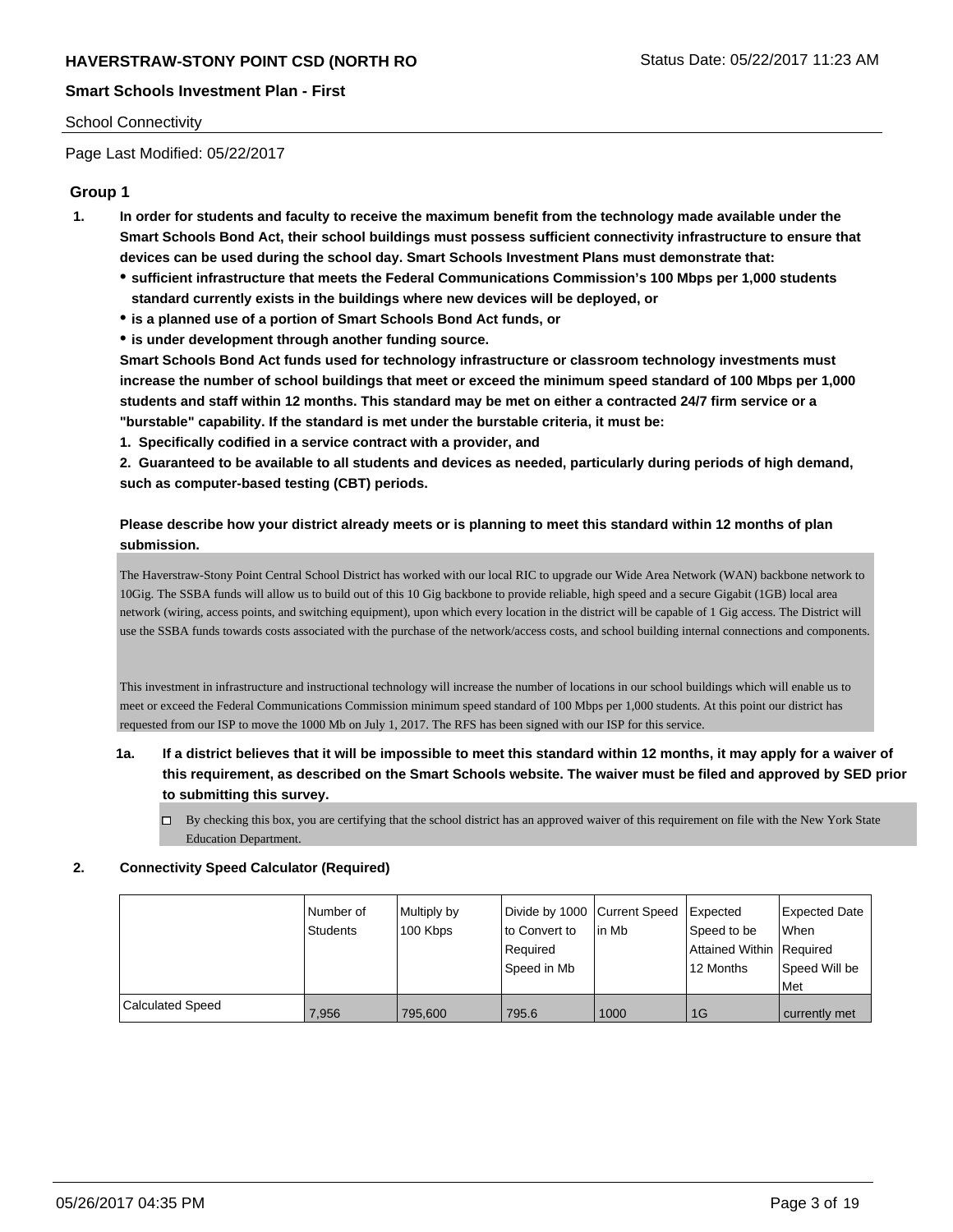### **Smart Schools Investment Plan - First**

### School Connectivity

Page Last Modified: 05/22/2017

## **3. Describe how you intend to use Smart Schools Bond Act funds for high-speed broadband and/or wireless connectivity projects in school buildings.**

The Haverstraw-Stony Point School District intends on using Smart Schools Bond Act funds for costs to install network equipment and WiFi networking equipment in order to expand network access and increase wireless capacity in and around the school buildings for our students. Funding for this infrastructure project will ensure that all school buildings meet or exceed the Federal Communications Commission minimum speed standard of 100 Mbps per 1,000 students. This plan is built on guiding principles that outline how technology supports the District's strategic framework and enhances great teaching and learning for all students. The focus is on teaching and learning.

**4. Describe the linkage between the district's District Instructional Technology Plan and the proposed projects. (There should be a link between your response to this question and your response to Question 1 in Part E. Curriculum and Instruction "What are the district's plans to use digital connectivity and technology to improve teaching and learning?)**

With the investment in infrastructure, the District will have an opportunity to provide more capacity and more access to a high-quality digital infrastructure which will lead to the following:

- more actively engage students as participants in their own learning
- deepen student learning and the complexity of connections among subject matter
- provide students with the technology that will prepare them for higher education and careers in the 21st century
- teach students the appropriate use of technology in their role as digital citizens
- close the opportunity gap affecting children's access to technology
- allow for online learning from anywhere in the world
- **5. If the district wishes to have students and staff access the Internet from wireless devices within the school building, or in close proximity to it, it must first ensure that it has a robust Wi-Fi network in place that has sufficient bandwidth to meet user demand.**

### **Please describe how you have quantified this demand and how you plan to meet this demand.**

The funds allocated in the School Connectivity budget category will be used to update the cabling, infrastructure, access points and to replace agedout servers in each building. The Haverstraw-Stony Point Central School District has an enterprise Aerohive Wi-Fi network. We currently have 507 access points installed throughout the district. Some, but not all classrooms have access points and our heat maps show that our coverage per building allows approximately 50% of our users able to use it concurrently. Installation of 1 Gig capable access points, along with our infrastructure upgrade, will provide greater coverage and capacity through the installation of one upgraded access point in every classroom and several upgraded access points in large group areas (Gym and Cafeterias). Each classroom access point will have the capacity to handle 100 devices at one time. Each large group area access point will have the capacity to handle up to 512 devices at one time. We believe this will be important for future online testing capabilities and BYOD. Our current Bandwidth is set at 200MB. We plan to upgrade to up to 500MB and replace aged servers and virtual equipment.

## **6. As indicated on Page 5 of the guidance, the Office of Facilities Planning will have to conduct a preliminary review of all capital projects, including connectivity projects.**

**Please indicate on a separate row each project number given to you by the Office of Facilities Planning.**

| <b>Project Number</b> |  |
|-----------------------|--|
|                       |  |
| 50-02-01-06-7-999-004 |  |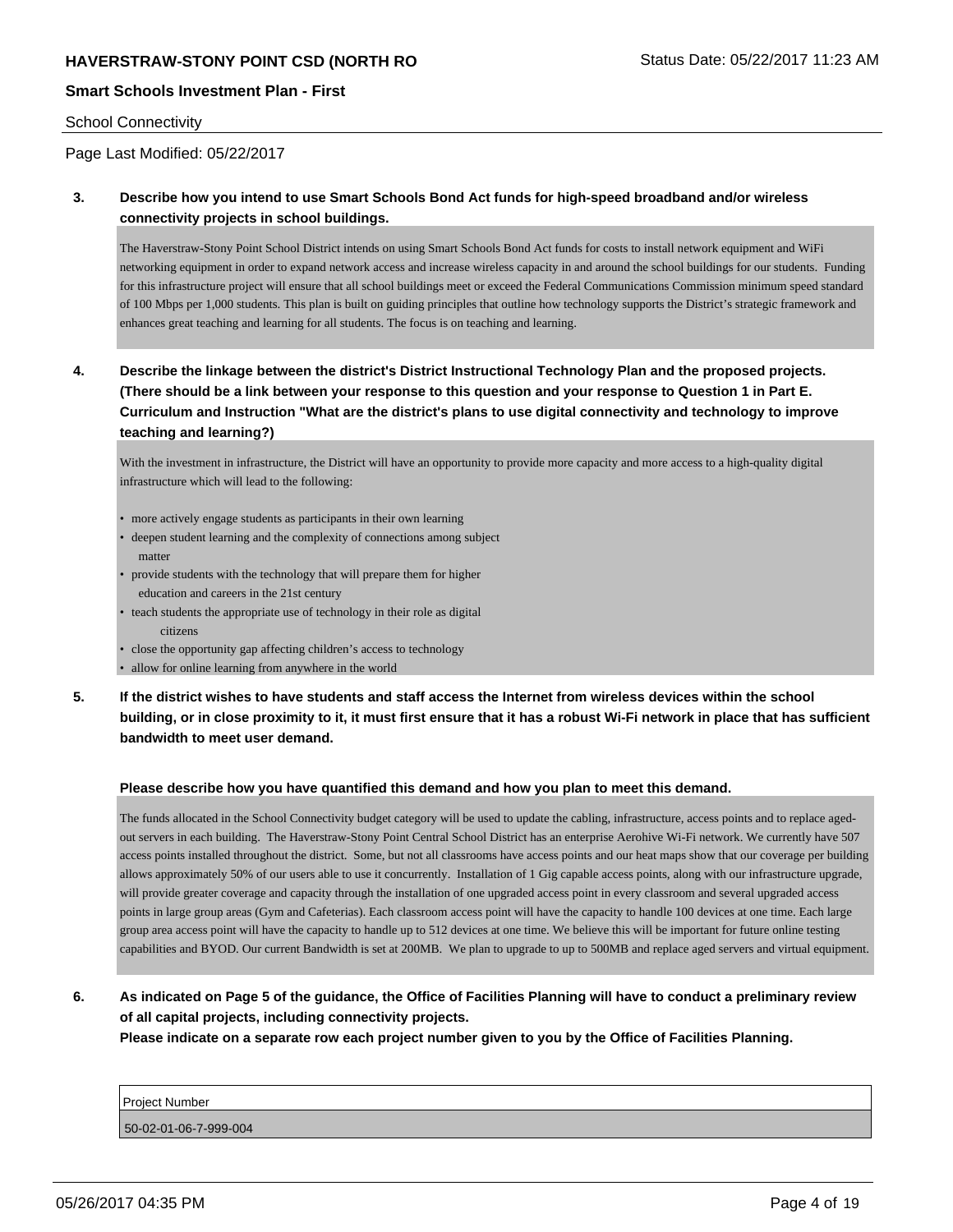## **Smart Schools Investment Plan - First**

### School Connectivity

Page Last Modified: 05/22/2017

**7. Certain high-tech security and connectivity infrastructure projects may be eligible for an expedited review process as determined by the Office of Facilities Planning.**

**Was your project deemed eligible for streamlined review?**

No

**8. Include the name and license number of the architect or engineer of record.**

| Name                              | License Number |
|-----------------------------------|----------------|
| Michael Shilale Architects L.L.P. | 19732          |

**9. If you are submitting an allocation for School Connectivity complete this table. Note that the calculated Total at the bottom of the table must equal the Total allocation for this category that you entered in the SSIP Overview overall budget.** 

|                                                   | lSub-             |
|---------------------------------------------------|-------------------|
|                                                   | <b>Allocation</b> |
| Network/Access Costs                              | 1,095,014         |
| Outside Plant Costs                               | (No Response)     |
| <b>School Internal Connections and Components</b> | 1,505,014         |
| <b>Professional Services</b>                      | (No Response)     |
| Testing                                           | (No Response)     |
| <b>Other Upfront Costs</b>                        | (No Response)     |
| <b>Other Costs</b>                                | (No Response)     |
| Totals:                                           | 2,600,028         |

**10. Please detail the type, quantity, per unit cost and total cost of the eligible items under each sub-category. This is especially important for any expenditures listed under the "Other" category. All expenditures must be eligible for tax-exempt financing to be reimbursed through the SSBA. Sufficient detail must be provided so that we can verify this is the case. If you have any questions, please contact us directly through smartschools@nysed.gov. NOTE: Wireless Access Points should be included in this category, not under Classroom Educational Technology, except those that will be loaned/purchased for nonpublic schools.**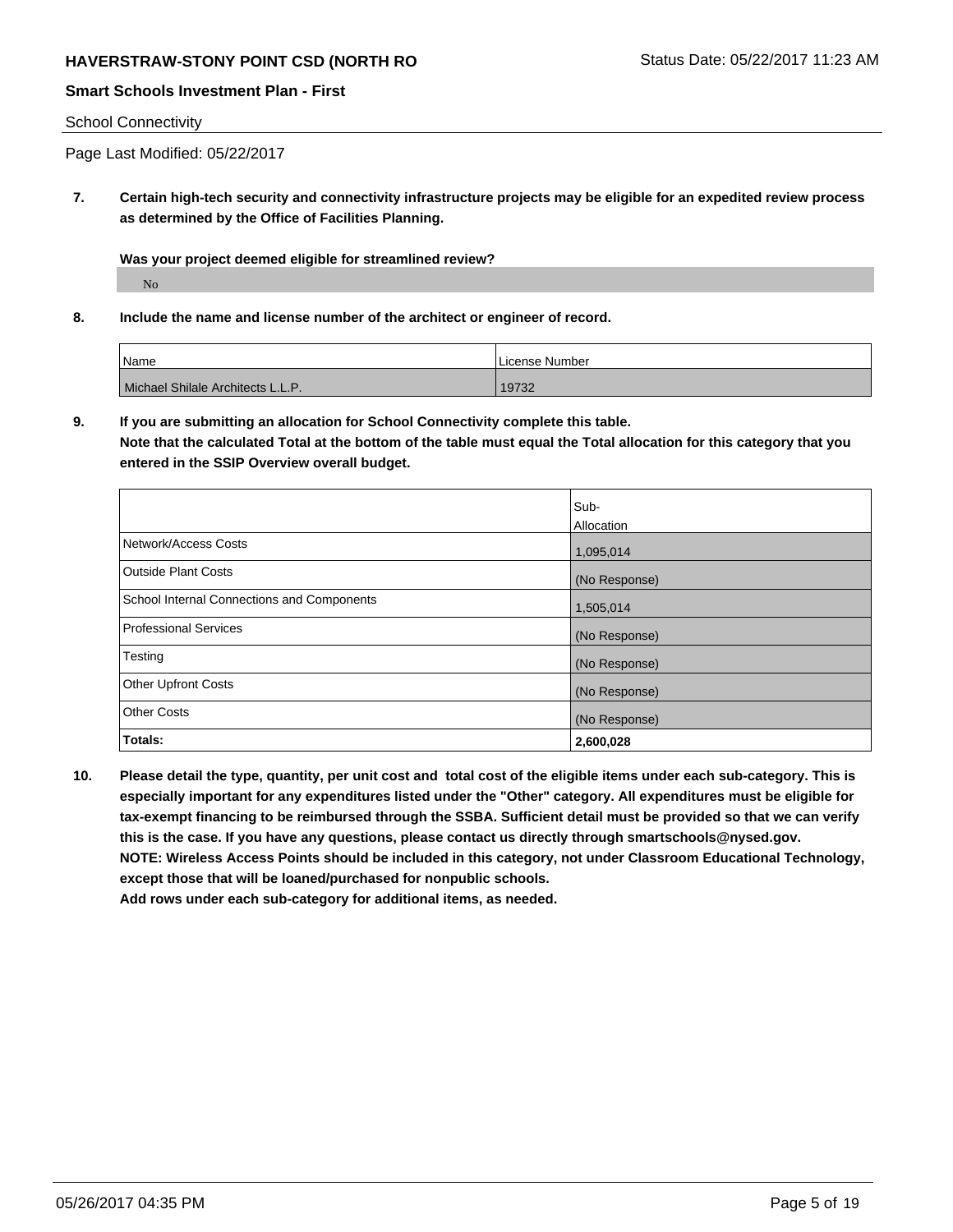# School Connectivity

Page Last Modified: 05/22/2017

| Select the allowable expenditure<br>type.<br>Repeat to add another item under<br>each type. | Item to be purchased                                                                  | Quantity | Cost per Item | <b>Total Cost</b> |
|---------------------------------------------------------------------------------------------|---------------------------------------------------------------------------------------|----------|---------------|-------------------|
| <b>Network/Access Costs</b>                                                                 | MR42 Cloud-managed 802.11ac<br><b>Access Point</b>                                    | 687      | 330           | 226,710           |
| <b>Network/Access Costs</b>                                                                 | Meraki Ent. License                                                                   | 687      | 135           | 92,745            |
| <b>Connections/Components</b>                                                               | Installation and Configuration of<br>access pointa                                    | 687      | 95            | 65,720            |
| <b>Network/Access Costs</b>                                                                 | Nexus 3172T 48 x1/10G Base-T and 6<br>QSFP                                            | 9        | 7,450         | 67,050            |
| <b>Connections/Components</b>                                                               | Infrastructure Cabling Professional<br>Services Cat 6a                                | 1,210    | 583           | 704,653           |
| <b>Connections/Components</b>                                                               | Infrastructure Cabling Professional<br><b>Services Cat6 Teacher Station</b>           | 301      | 318           | 95,612            |
| <b>Connections/Components</b>                                                               | Infrastructure Cabling Professional<br>Services Cat 6 Access Points                   | 150      | 226           | 33,882            |
| <b>Connections/Components</b>                                                               | Infrastructure Cabling Professional<br><b>Services</b>                                | 25       | 3,599         | 89,999            |
| <b>Connections/Components</b>                                                               | Infrastructure Cabling Professional<br>Services Closet De/Install/Install             | 38       | 1,402         | 53,301            |
| <b>Connections/Components</b>                                                               | Infrastructure Cabling Professional<br>Services Lift for Cable and AP<br>Installation | 10       | 900           | 9,000             |
| <b>Connections/Components</b>                                                               | QSFP to SFP10G adapter                                                                | 18       | 130           | 2,346             |
| <b>Network/Access Costs</b>                                                                 | Catalyst 2960-X FlexStack Plus<br><b>Stacking Module</b>                              | 179      | 445           | 79,680            |
| <b>Connections/Components</b>                                                               | Cisco Bladeswitch 1M stack cable                                                      | 23       | 75            | 1,713             |
| <b>Connections/Components</b>                                                               | Cisco Bladeswitch 3M stack cable                                                      | 17       | 112           | 1,900             |
| <b>Connections/Components</b>                                                               | 10GBase-CU SFP+ Cable 5 Meter                                                         | 38       | 59            | 2,235             |
| <b>Connections/Components</b>                                                               | 1000 BASE-T SFP                                                                       | 36       | 147           | 5,297             |
| <b>Connections/Components</b>                                                               | 10BASE-SR SFP Module                                                                  | 80       | 370           | 29,651            |
| Network/Access Costs                                                                        | Cisco Catalyst 3850 12 port 10G Fiber<br><b>Switch IP Services</b>                    | 18       | 5.774         | 103,928           |
| Network/Access Costs                                                                        | Catalyst 2960 X 48 GigE PoE 740W, 2<br>x 10G SFP+, LAN Base K12                       | 56       | 2,978         | 166.776           |
| <b>Network/Access Costs</b>                                                                 | Catalyst 2960 X 48 Gig PoE 740W, 4 x<br>1G SFP, LAN Base K12                          | 105      | 2,456         | 257,947           |
| Network/Access Costs                                                                        | Catalyst 2960 X 24 GigE PoE K12                                                       | 10       | 1,190         | 11,901            |
| <b>Network/Access Costs</b>                                                                 | Catalyst 2960 X 24 GigE PoE 370W, 2<br>x 10G SFP+, LAN Base K12                       | 8        | 1,711         | 13,694            |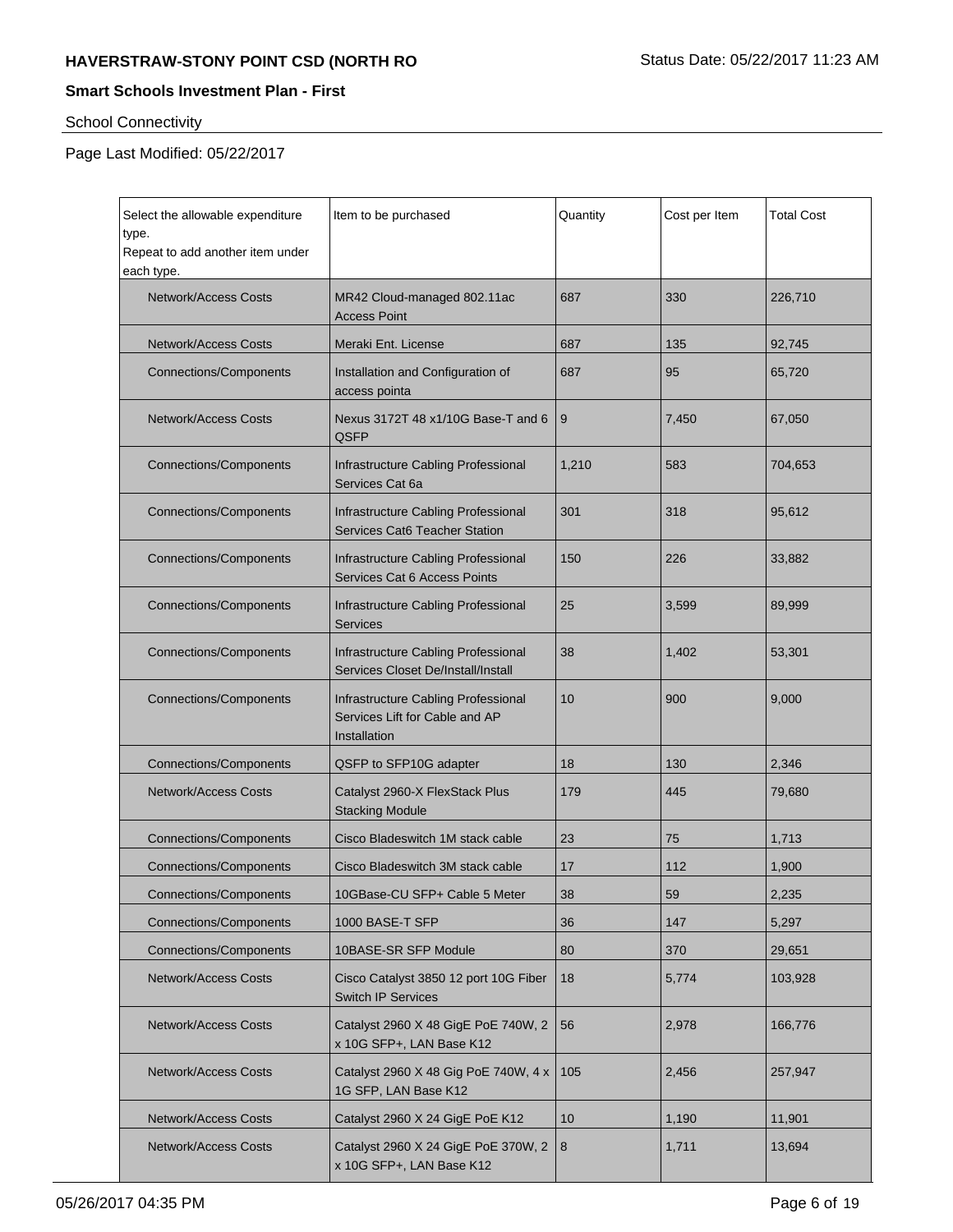# **Smart Schools Investment Plan - First**

# School Connectivity

Page Last Modified: 05/22/2017

| Select the allowable expenditure<br>type. | Item to be purchased                                      | Quantity | Cost per Item | <b>Total Cost</b> |
|-------------------------------------------|-----------------------------------------------------------|----------|---------------|-------------------|
| Repeat to add another item under          |                                                           |          |               |                   |
| each type.                                |                                                           |          |               |                   |
| Network/Access Costs                      | 10 port Gigabit Smart Switch, PoE                         | 302      | 173           | 52.609            |
| Network/Access Costs                      | EATON 5PX 1500VA XTND LCD+<br>Rack/Tower 2U 120V          | 33       | 666           | 21.974            |
| <b>Connections/Components</b>             | Infrastructure Cabling Professional<br>Services Cat6-Labs | 321      | 336           | 108,006           |
| <b>Connections/Components</b>             | Installation and Configuration                            | 9        | 33,523        | 301,699           |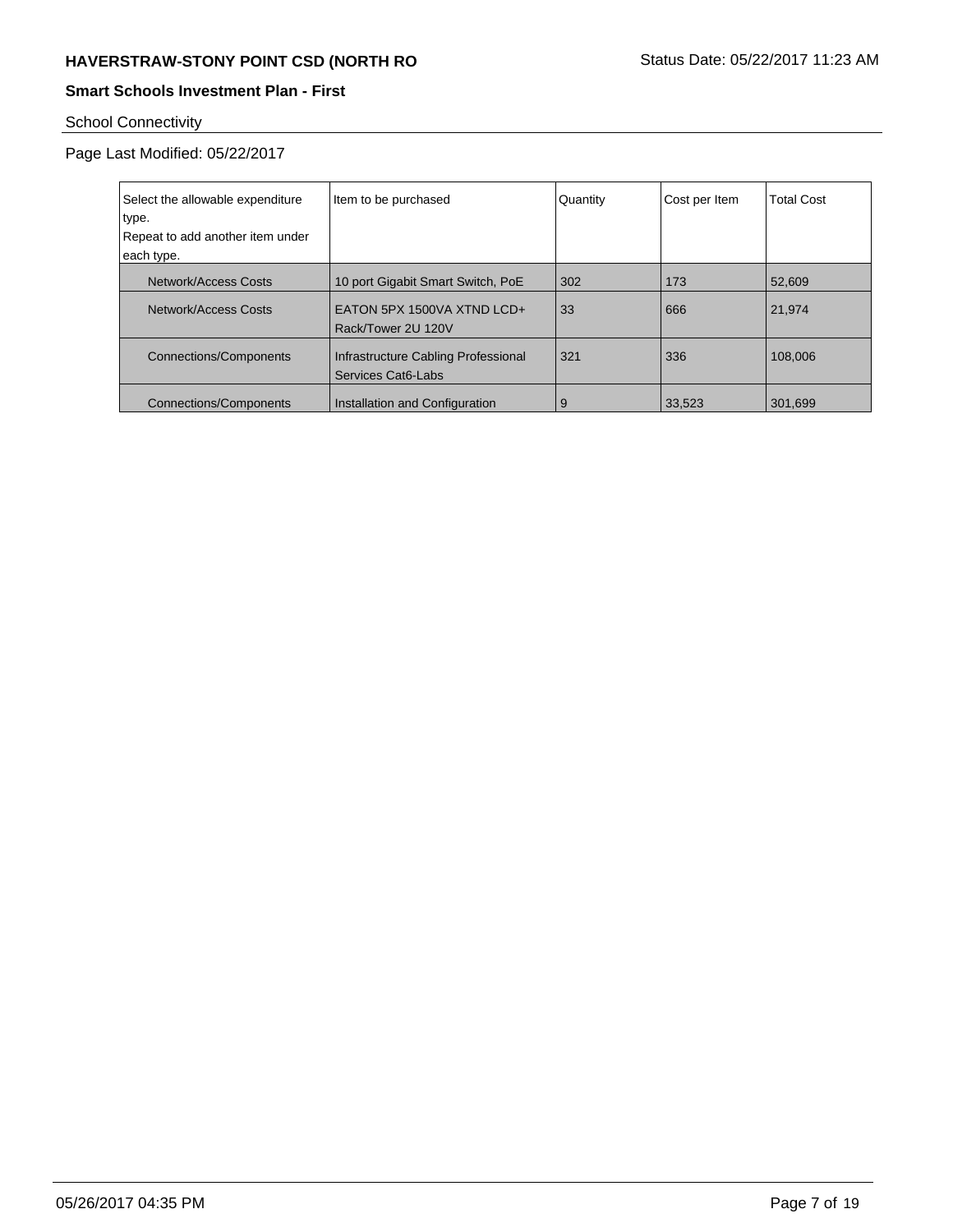### **Smart Schools Investment Plan - First**

Community Connectivity (Broadband and Wireless)

Page Last Modified: 07/26/2016

## **Group 1**

**1. Describe how you intend to use Smart Schools Bond Act funds for high-speed broadband and/or wireless connectivity projects in the community.**

(No Response)

**2. Please describe how the proposed project(s) will promote student achievement and increase student and/or staff access to the Internet in a manner that enhances student learning and/or instruction outside of the school day and/or school building.**

(No Response)

**3. Community connectivity projects must comply with all the necessary local building codes and regulations (building and related permits are not required prior to plan submission).**

 $\boxtimes$  I certify that we will comply with all the necessary local building codes and regulations.

**4. Please describe the physical location of the proposed investment.**

(No Response)

**5. Please provide the initial list of partners participating in the Community Connectivity Broadband Project, along with their Federal Tax Identification (Employer Identification) number.**

| <b>Project Partners</b> | Federal ID#     |
|-------------------------|-----------------|
| (No Response)           | l (No Response) |

**6. If you are submitting an allocation for Community Connectivity, complete this table. Note that the calculated Total at the bottom of the table must equal the Total allocation for this category that you entered in the SSIP Overview overall budget.**

|                                    | Sub-Allocation |
|------------------------------------|----------------|
| Network/Access Costs               | (No Response)  |
| Outside Plant Costs                | (No Response)  |
| <b>Tower Costs</b>                 | (No Response)  |
| <b>Customer Premises Equipment</b> | (No Response)  |
| <b>Professional Services</b>       | (No Response)  |
| Testing                            | (No Response)  |
| <b>Other Upfront Costs</b>         | (No Response)  |
| <b>Other Costs</b>                 | (No Response)  |
| Totals:                            | 0              |

**7. Please detail the type, quantity, per unit cost and total cost of the eligible items under each sub-category. This is especially important for any expenditures listed under the "Other" category. All expenditures must be capital-bond eligible to be reimbursed through the SSBA. If you have any questions, please contact us directly through smartschools@nysed.gov.**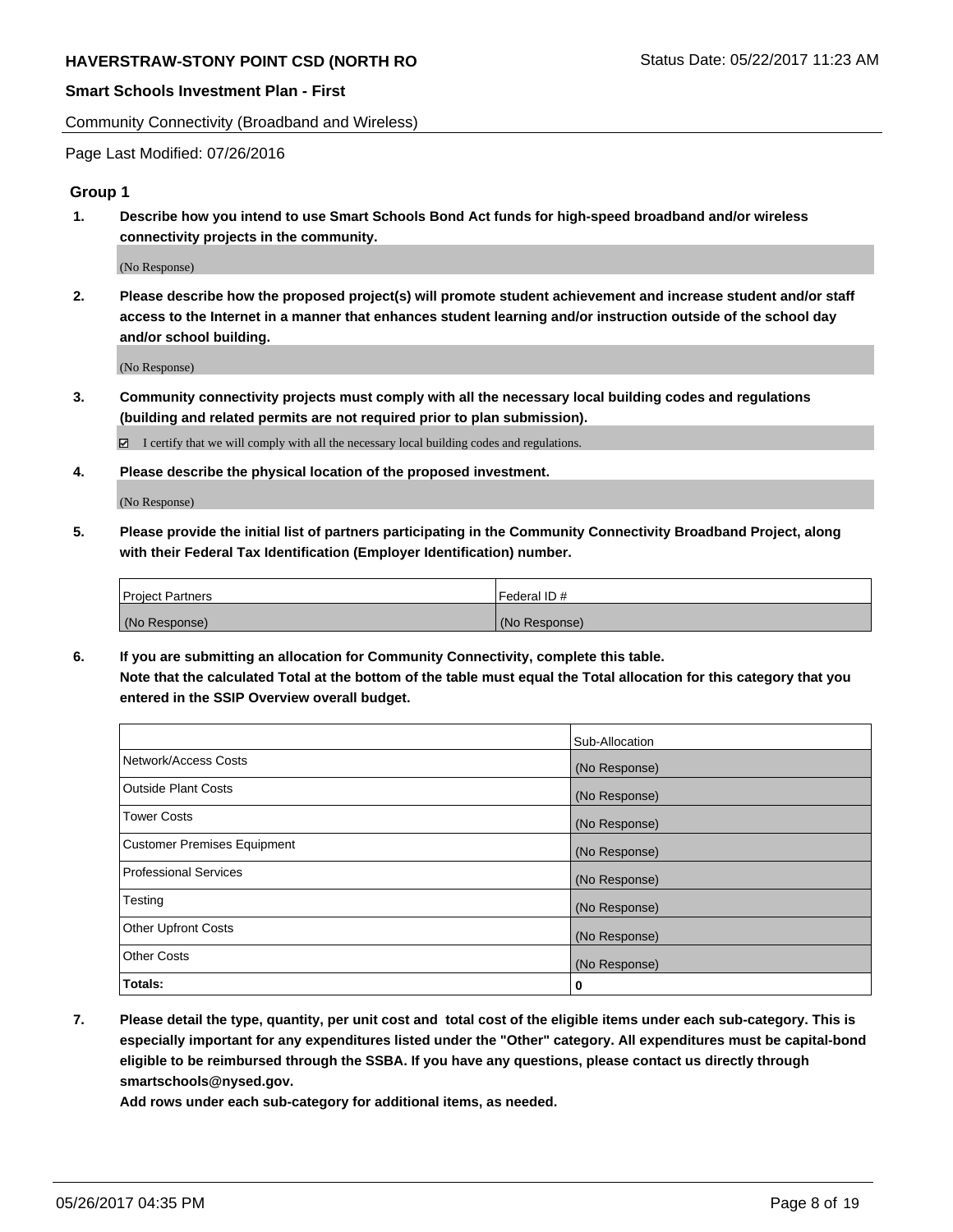# **Smart Schools Investment Plan - First**

Community Connectivity (Broadband and Wireless)

Page Last Modified: 07/26/2016

| Select the allowable expenditure | Item to be purchased | Quantity      | Cost per Item | <b>Total Cost</b> |
|----------------------------------|----------------------|---------------|---------------|-------------------|
| type.                            |                      |               |               |                   |
| Repeat to add another item under |                      |               |               |                   |
| each type.                       |                      |               |               |                   |
| (No Response)                    | (No Response)        | (No Response) | (No Response) | (No Response)     |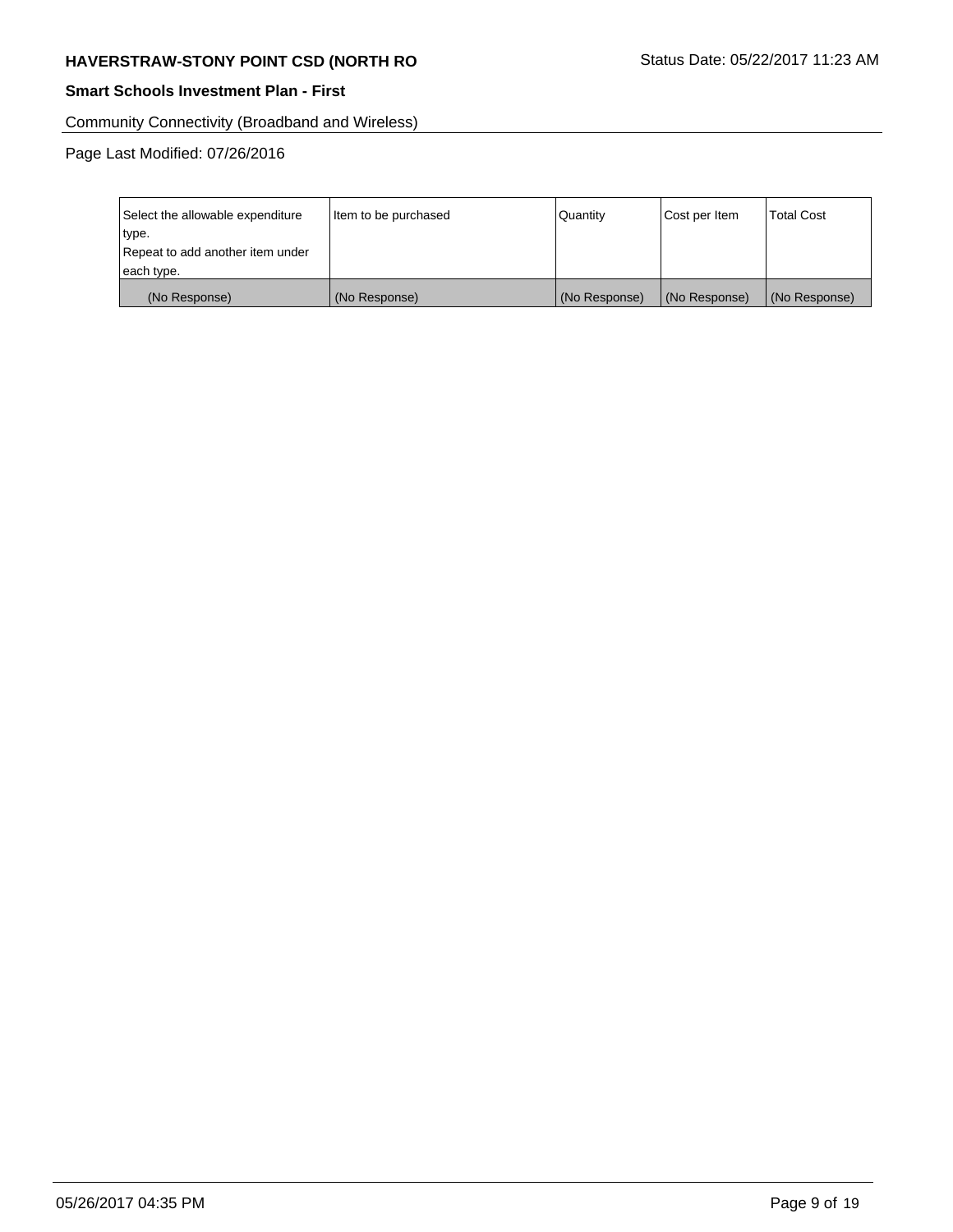### Classroom Learning Technology

### **Questions**

**1. In order for students and faculty to receive the maximum benefit from the technology made available under the Smart Schools Bond Act, their school buildings must possess sufficient connectivity infrastructure to ensure that devices can be used during the school day. Smart Schools Investment Plans must demonstrate that sufficient infrastructure that meets the Federal Communications Commission's 100 Mbps per 1,000 students standard currently exists in the buildings where new devices will be deployed, or is a planned use of a portion of Smart Schools Bond Act funds, or is under development through another funding source.**

**Smart Schools Bond Act funds used for technology infrastructure or classroom technology investments must increase the number of school buildings that meet or exceed the minimum speed standard of 100 Mbps per 1,000 students and staff within 12 months. This standard may be met on either a contracted 24/7 firm service or a "burstable" capability. If the standard is met under the burstable criteria, it must be:**

**1. Specifically codified in a service contract with a provider, and**

**2. Guaranteed to be available to all students and devices as needed, particularly during periods of high demand, such as computer-based testing (CBT) periods.**

**Please describe how your district already meets or is planning to meet this standard within 12 months of plan submission.**

(No Response)

- **1a. If a district believes that it will be impossible to meet this standard within 12 months, it may apply for a waiver of this requirement, as described on the Smart Schools website. The waiver must be filed and approved by SED prior to submitting this survey.**
	- $\Box$  By checking this box, you are certifying that the school district has an approved waiver of this requirement on file with the New York State Education Department.

#### **2. Connectivity Speed Calculator (Required)**

|                         | Number of<br><b>Students</b> | Multiply by<br>100 Kbps | Divide by 1000 Current Speed<br>to Convert to<br>Required<br>l Speed in Mb | in Mb                        | Expected<br>Speed to be<br>Attained Within   Required<br>12 Months | <b>Expected Date</b><br><b>When</b><br>Speed Will be<br>Met |
|-------------------------|------------------------------|-------------------------|----------------------------------------------------------------------------|------------------------------|--------------------------------------------------------------------|-------------------------------------------------------------|
| <b>Calculated Speed</b> | (No<br>Response)             | (No Response)           | l (No<br>Response)                                                         | KN <sub>O</sub><br>Response) | (No<br>Response)                                                   | (No<br>Response)                                            |

**3. If the district wishes to have students and staff access the Internet from wireless devices within the school building, or in close proximity to it, it must first ensure that it has a robust Wi-Fi network in place that has sufficient bandwidth to meet user demand.**

**Please describe how you have quantified this demand and how you plan to meet this demand.**

(No Response)

**4. All New York State public school districts are required to complete and submit an Instructional Technology Plan survey to the New York State Education Department in compliance with Section 753 of the Education Law and per Part 100.12 of the Commissioner's Regulations.**

**Districts that include educational technology purchases as part of their Smart Schools Investment Plan must have a submitted and approved Instructional Technology Plan survey on file with the New York State Education Department.**

By checking this box, you are certifying that the school district has an approved Instructional Technology Plan survey on file with the New York State Education Department.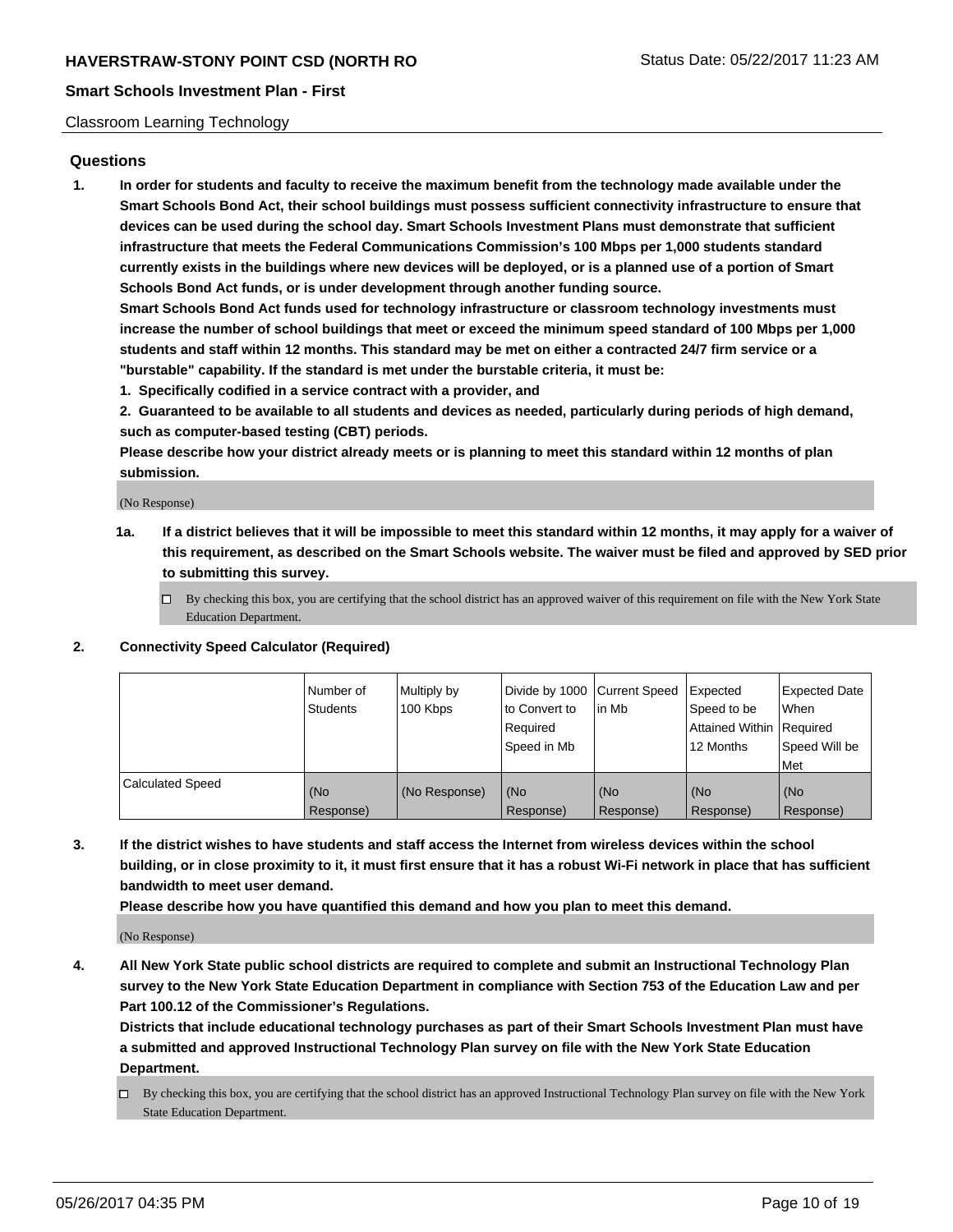### **Smart Schools Investment Plan - First**

#### Classroom Learning Technology

**5. Describe the devices you intend to purchase and their compatibility with existing or planned platforms or systems. Specifically address the adequacy of each facility's electrical, HVAC and other infrastructure necessary to install and support the operation of the planned technology.**

(No Response)

- **6. Describe how the proposed technology purchases will:**
	- **> enhance differentiated instruction;**
	- **> expand student learning inside and outside the classroom;**
	- **> benefit students with disabilities and English language learners; and**
	- **> contribute to the reduction of other learning gaps that have been identified within the district.**

**The expectation is that districts will place a priority on addressing the needs of students who struggle to succeed in a rigorous curriculum. Responses in this section should specifically address this concern and align with the district's Instructional Technology Plan (in particular Question 2 of E. Curriculum and Instruction: "Does the district's instructional technology plan address the needs of students with disabilities to ensure equitable access to instruction, materials and assessments?" and Question 3 of the same section: "Does the district's instructional technology plan address the provision of assistive technology specifically for students with disabilities to ensure access to and participation in the general curriculum?"**

(No Response)

**7. Where appropriate, describe how the proposed technology purchases will enhance ongoing communication with parents and other stakeholders and help the district facilitate technology-based regional partnerships, including distance learning and other efforts.**

(No Response)

**8. Describe the district's plan to provide professional development to ensure that administrators, teachers and staff can employ the technology purchased to enhance instruction successfully.**

**Note: This response should be aligned and expanded upon in accordance with your district's response to Question 1 of F. Professional Development of your Instructional Technology Plan: "Please provide a summary of professional development offered to teachers and staff, for the time period covered by this plan, to support technology to enhance teaching and learning. Please include topics, audience and method of delivery within your summary."**

(No Response)

- **9. Districts must contact the SUNY/CUNY teacher preparation program that supplies the largest number of the district's new teachers to request advice on innovative uses and best practices at the intersection of pedagogy and educational technology.**
	- By checking this box, you certify that you have contacted the SUNY/CUNY teacher preparation program that supplies the largest number of your new teachers to request advice on these issues.
	- **9a. Please enter the name of the SUNY or CUNY Institution that you contacted.**

(No Response)

**9b. Enter the primary Institution phone number.**

(No Response)

**9c. Enter the name of the contact person with whom you consulted and/or will be collaborating with on innovative uses of technology and best practices.**

(No Response)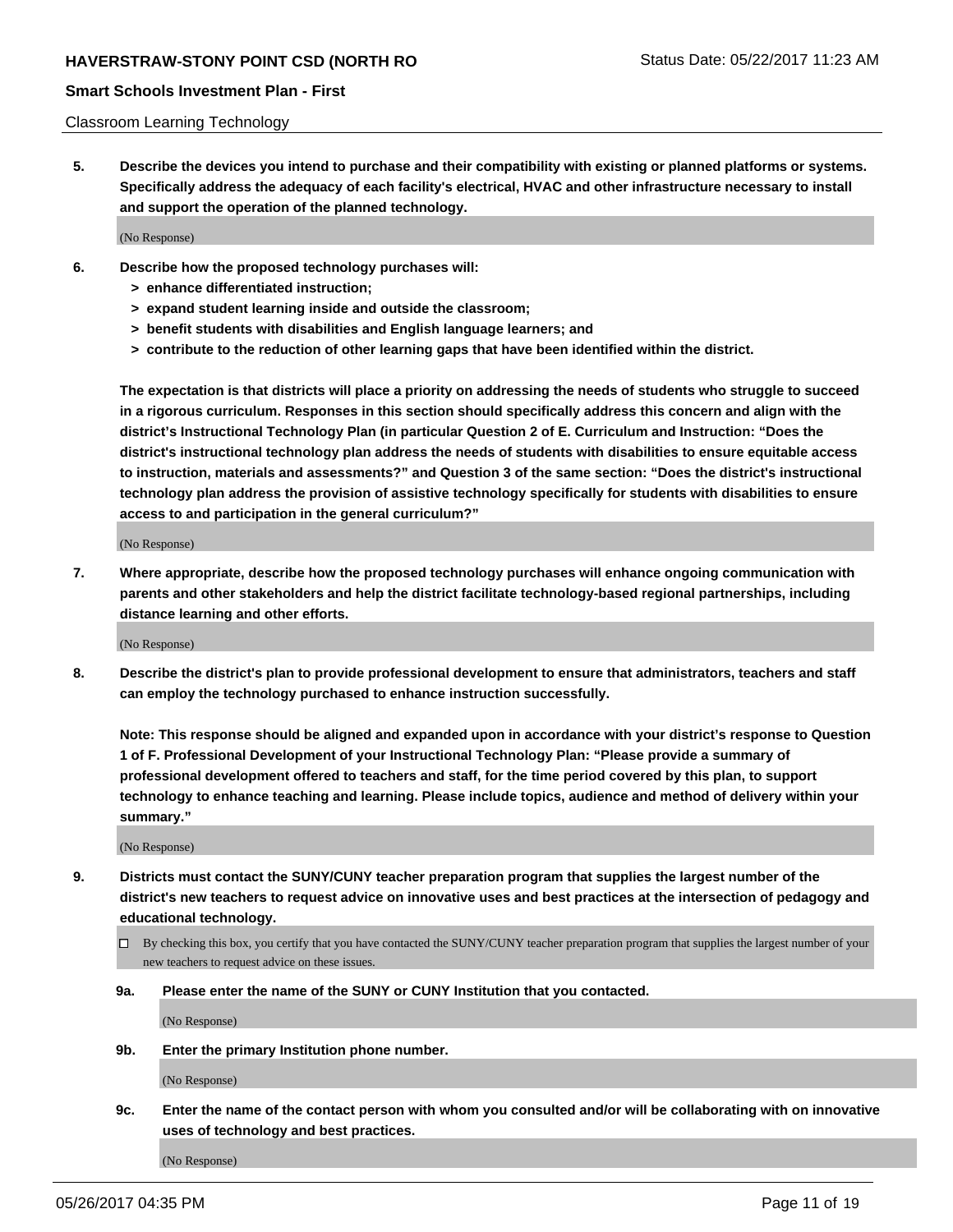### **Smart Schools Investment Plan - First**

Classroom Learning Technology

**10. A district whose Smart Schools Investment Plan proposes the purchase of technology devices and other hardware must account for nonpublic schools in the district.**

**Are there nonpublic schools within your school district?**

- □ Yes
- $\square$  No
- **11. Nonpublic Classroom Technology Loan Calculator**

**The Smart Schools Bond Act provides that any Classroom Learning Technology purchases made using Smart Schools funds shall be lent, upon request, to nonpublic schools in the district. However, no school district shall be required to loan technology in amounts greater than the total obtained and spent on technology pursuant to the Smart Schools Bond Act and the value of such loan may not exceed the total of \$250 multiplied by the nonpublic school enrollment in the base year at the time of enactment.**

### **See:**

**http://www.p12.nysed.gov/mgtserv/smart\_schools/docs/Smart\_Schools\_Bond\_Act\_Guidance\_04.27.15\_Final.pdf.**

|                                     | 1. Classroom<br>Technology<br>Sub-allocation | 2. Public<br>Enrollment<br>(2014-15) | 3. Nonpublic<br>Enrollment<br>(2014-15) | l 4. Sum of<br>Public and<br>l Nonpublic<br>Enrollment                                        | 15. Total Per<br>Pupil Sub-<br>l allocation | l 6. Total<br>Nonpublic Loan<br>l Amount |
|-------------------------------------|----------------------------------------------|--------------------------------------|-----------------------------------------|-----------------------------------------------------------------------------------------------|---------------------------------------------|------------------------------------------|
| Calculated Nonpublic Loan<br>Amount |                                              |                                      |                                         | (No Response)   (No Response)   (No Response)   (No Response)   (No Response)   (No Response) |                                             |                                          |

**12. To ensure the sustainability of technology purchases made with Smart Schools funds, districts must demonstrate a long-term plan to maintain and replace technology purchases supported by Smart Schools Bond Act funds. This sustainability plan shall demonstrate a district's capacity to support recurring costs of use that are ineligible for Smart Schools Bond Act funding such as device maintenance, technical support, Internet and wireless fees, maintenance of hotspots, staff professional development, building maintenance and the replacement of incidental items. Further, such a sustainability plan shall include a long-term plan for the replacement of purchased devices and equipment at the end of their useful life with other funding sources.**

 $\Box$  By checking this box, you certify that the district has a sustainability plan as described above.

**13. Districts must ensure that devices purchased with Smart Schools Bond funds will be distributed, prepared for use, maintained and supported appropriately. Districts must maintain detailed device inventories in accordance with generally accepted accounting principles.**

By checking this box, you certify that the district has a distribution and inventory management plan and system in place.

**14. If you are submitting an allocation for Classroom Learning Technology complete this table. Note that the calculated Total at the bottom of the table must equal the Total allocation for this category that you entered in the SSIP Overview overall budget.**

|                          | Sub-Allocation |
|--------------------------|----------------|
| Interactive Whiteboards  | (No Response)  |
| <b>Computer Servers</b>  | (No Response)  |
| <b>Desktop Computers</b> | (No Response)  |
| Laptop Computers         | (No Response)  |
| <b>Tablet Computers</b>  | (No Response)  |
| <b>Other Costs</b>       | (No Response)  |
| Totals:                  | 0              |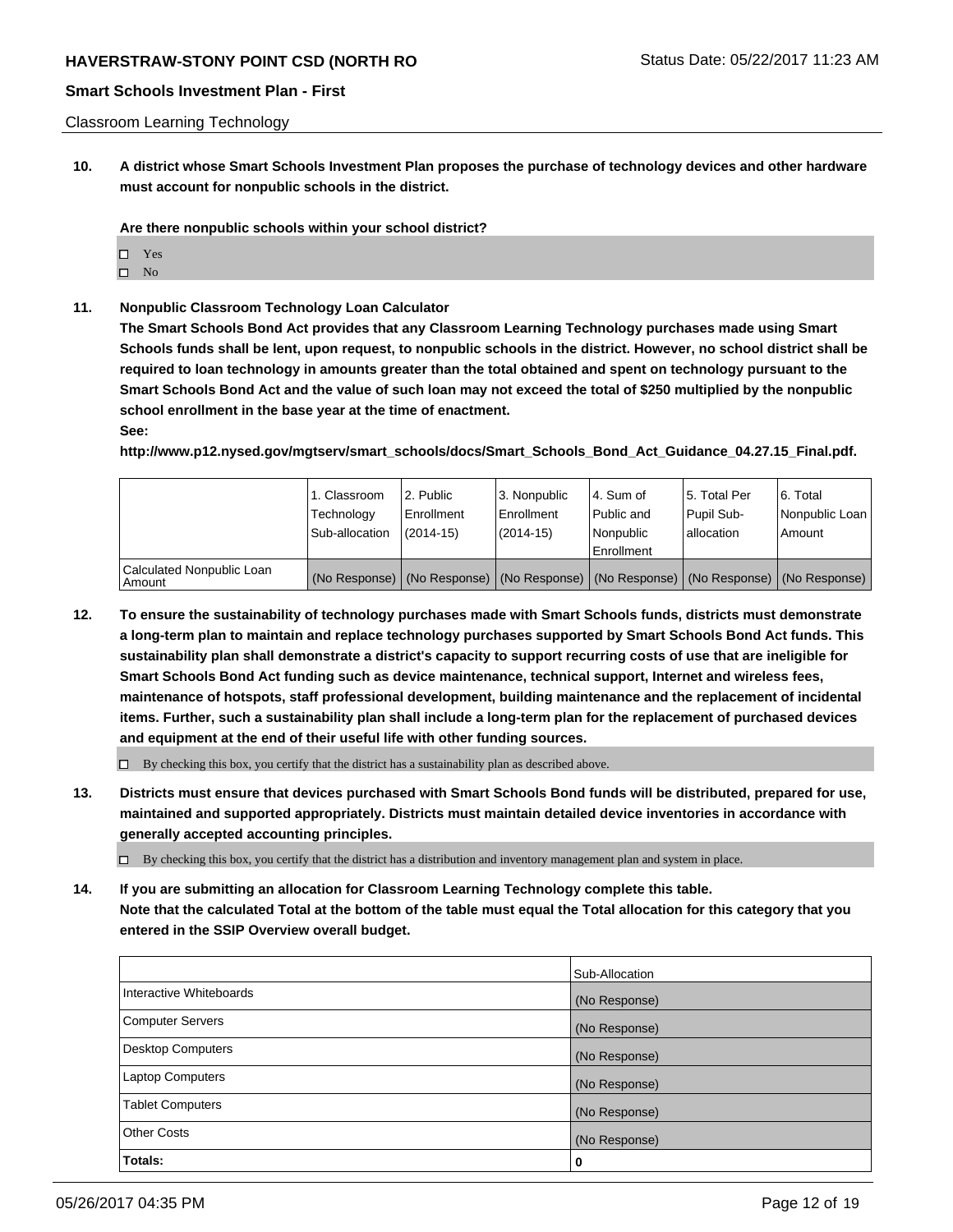## **Smart Schools Investment Plan - First**

### Classroom Learning Technology

**15. Please detail the type, quantity, per unit cost and total cost of the eligible items under each sub-category. This is especially important for any expenditures listed under the "Other" category. All expenditures must be capital-bond eligible to be reimbursed through the SSBA. If you have any questions, please contact us directly through smartschools@nysed.gov.**

**Please specify in the "Item to be Purchased" field which specific expenditures and items are planned to meet the district's nonpublic loan requirement, if applicable.**

**NOTE: Wireless Access Points that will be loaned/purchased for nonpublic schools should ONLY be included in this category, not under School Connectivity, where public school districts would list them.**

| Select the allowable expenditure | I Item to be Purchased | Quantity      | Cost per Item   | <b>Total Cost</b> |
|----------------------------------|------------------------|---------------|-----------------|-------------------|
| type.                            |                        |               |                 |                   |
| Repeat to add another item under |                        |               |                 |                   |
| each type.                       |                        |               |                 |                   |
| (No Response)                    | (No Response)          | (No Response) | l (No Response) | (No Response)     |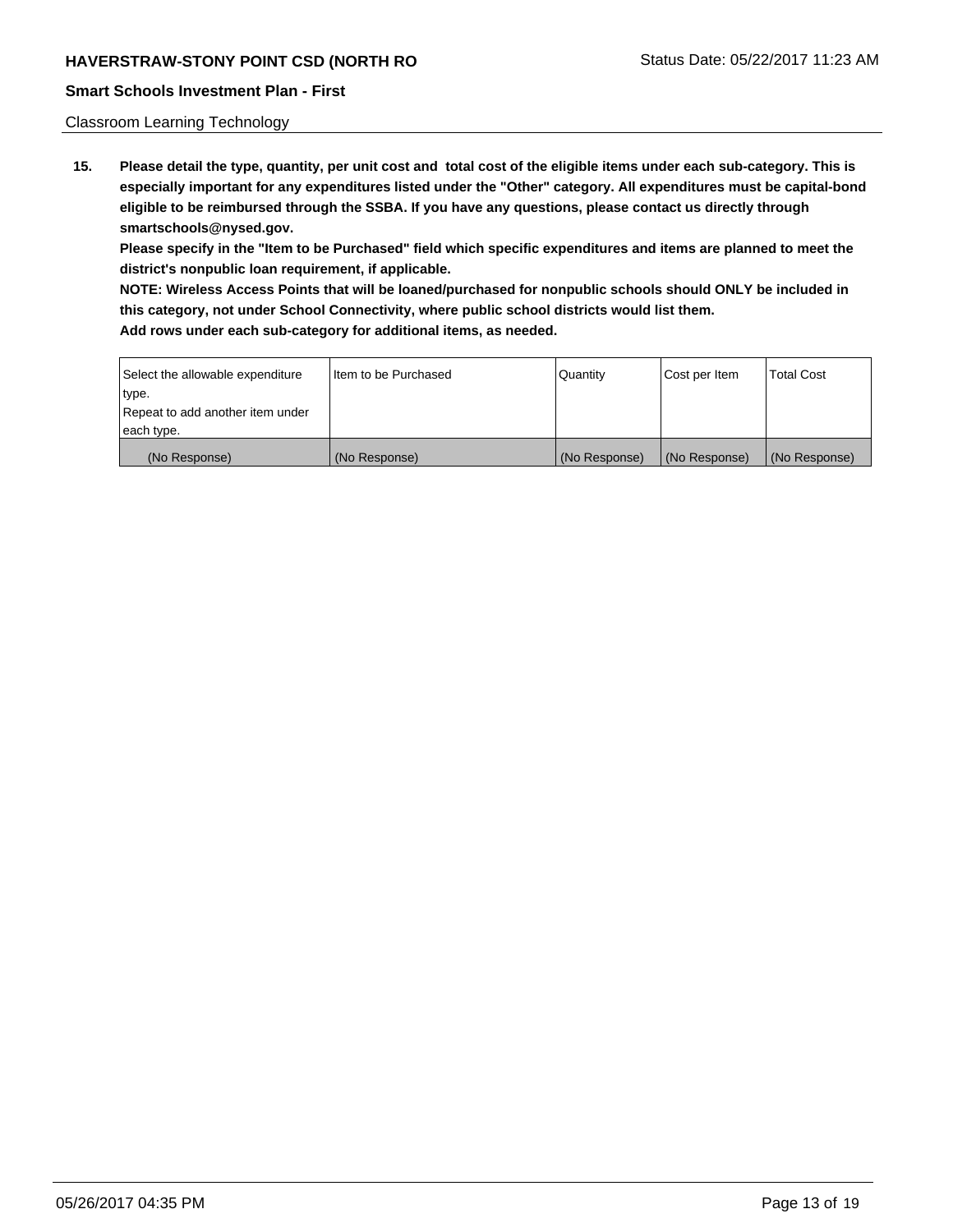#### Pre-Kindergarten Classrooms

### **Group 1**

**1. Provide information regarding how and where the district is currently serving pre-kindergarten students and justify the need for additional space with enrollment projections over 3 years.**

(No Response)

- **2. Describe the district's plan to construct, enhance or modernize education facilities to accommodate prekindergarten programs. Such plans must include:**
	- **Specific descriptions of what the district intends to do to each space;**
	- **An affirmation that pre-kindergarten classrooms will contain a minimum of 900 square feet per classroom;**
	- **The number of classrooms involved;**
	- **The approximate construction costs per classroom; and**

**- Confirmation that the space is district-owned or has a long-term lease that exceeds the probable useful life of the improvements.**

(No Response)

**3. Smart Schools Bond Act funds may only be used for capital construction costs. Describe the type and amount of additional funds that will be required to support ineligible ongoing costs (e.g. instruction, supplies) associated with any additional pre-kindergarten classrooms that the district plans to add.**

(No Response)

**4. All plans and specifications for the erection, repair, enlargement or remodeling of school buildings in any public school district in the State must be reviewed and approved by the Commissioner. Districts that plan capital projects using their Smart Schools Bond Act funds will undergo a Preliminary Review Process by the Office of Facilities Planning.**

**Please indicate on a separate row each project number given to you by the Office of Facilities Planning.**

| Project Number |  |
|----------------|--|
| (No Response)  |  |

**5. If you have made an allocation for Pre-Kindergarten Classrooms, complete this table.**

**Note that the calculated Total at the bottom of the table must equal the Total allocation for this category that you entered in the SSIP Overview overall budget.**

|                                          | Sub-Allocation |
|------------------------------------------|----------------|
| Construct Pre-K Classrooms               | (No Response)  |
| Enhance/Modernize Educational Facilities | (No Response)  |
| Other Costs                              | (No Response)  |
| Totals:                                  | 0              |

**6. Please detail the type, quantity, per unit cost and total cost of the eligible items under each sub-category. This is especially important for any expenditures listed under the "Other" category. All expenditures must be capital-bond eligible to be reimbursed through the SSBA. If you have any questions, please contact us directly through smartschools@nysed.gov.**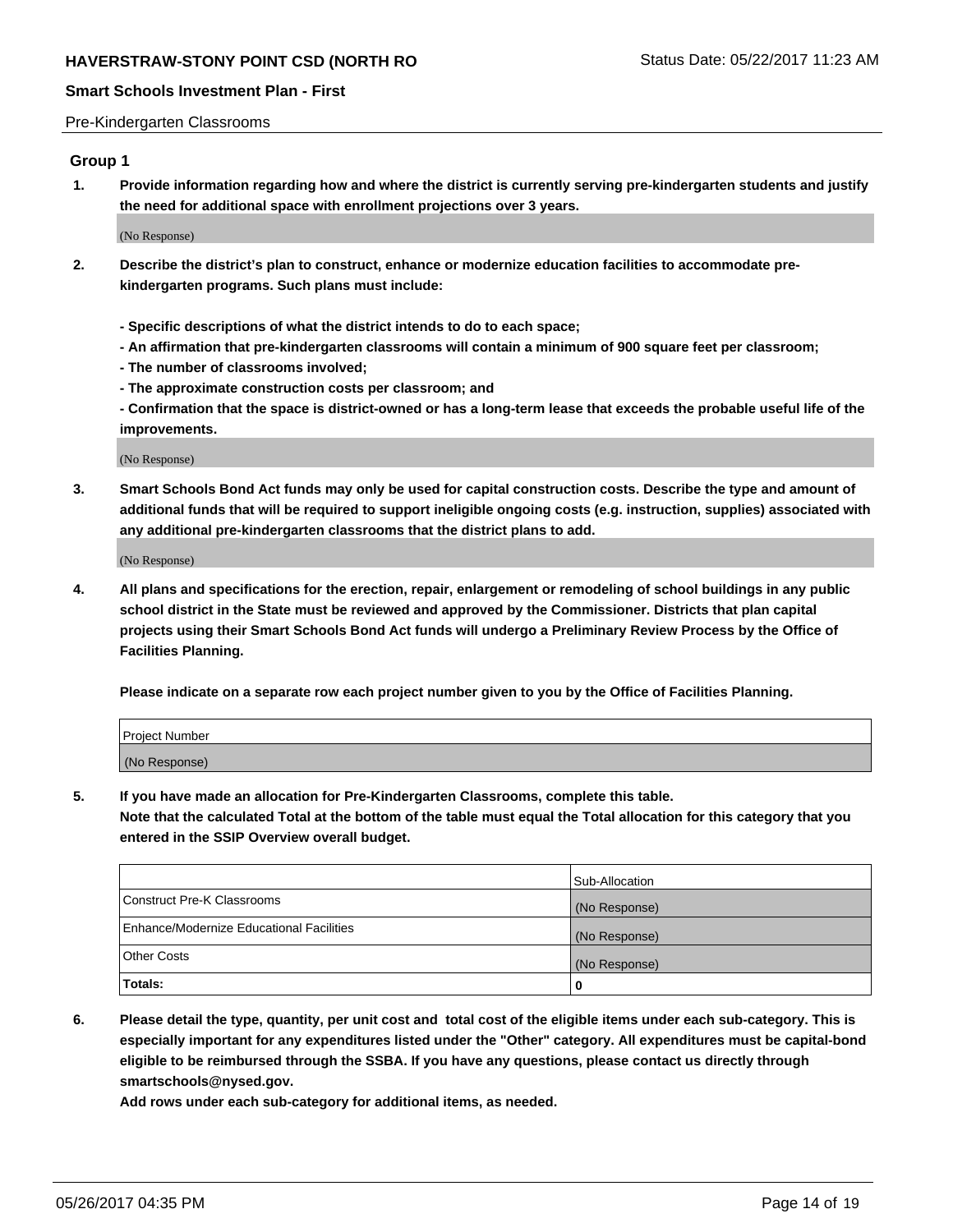## **Smart Schools Investment Plan - First**

Pre-Kindergarten Classrooms

| Select the allowable expenditure<br>type. | Item to be purchased | Quantity      | Cost per Item | <b>Total Cost</b> |
|-------------------------------------------|----------------------|---------------|---------------|-------------------|
| Repeat to add another item under          |                      |               |               |                   |
| each type.                                |                      |               |               |                   |
| (No Response)                             | (No Response)        | (No Response) | (No Response) | (No Response)     |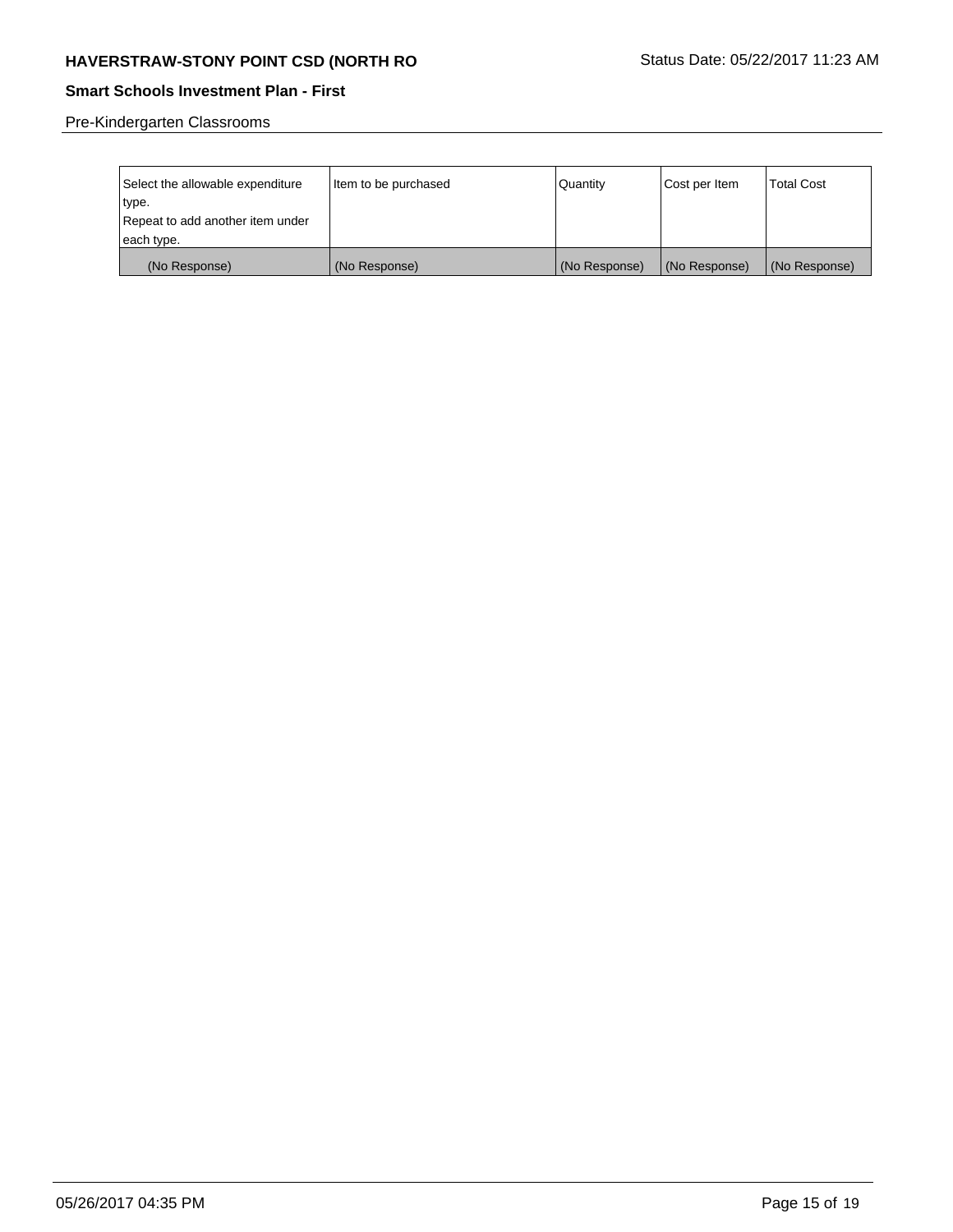Replace Transportable Classrooms

### **Group 1**

**1. Describe the district's plan to construct, enhance or modernize education facilities to provide high-quality instructional space by replacing transportable classrooms.**

(No Response)

**2. All plans and specifications for the erection, repair, enlargement or remodeling of school buildings in any public school district in the State must be reviewed and approved by the Commissioner. Districts that plan capital projects using their Smart Schools Bond Act funds will undergo a Preliminary Review Process by the Office of Facilities Planning.**

**Please indicate on a separate row each project number given to you by the Office of Facilities Planning.**

| Project Number |  |
|----------------|--|
| (No Response)  |  |

**3. For large projects that seek to blend Smart Schools Bond Act dollars with other funds, please note that Smart Schools Bond Act funds can be allocated on a pro rata basis depending on the number of new classrooms built that directly replace transportable classroom units.**

**If a district seeks to blend Smart Schools Bond Act dollars with other funds describe below what other funds are being used and what portion of the money will be Smart Schools Bond Act funds.**

(No Response)

**4. If you have made an allocation for Replace Transportable Classrooms, complete this table. Note that the calculated Total at the bottom of the table must equal the Total allocation for this category that you entered in the SSIP Overview overall budget.**

|                                                | Sub-Allocation |
|------------------------------------------------|----------------|
| Construct New Instructional Space              | (No Response)  |
| Enhance/Modernize Existing Instructional Space | (No Response)  |
| Other Costs                                    | (No Response)  |
| Totals:                                        | 0              |

**5. Please detail the type, quantity, per unit cost and total cost of the eligible items under each sub-category. This is especially important for any expenditures listed under the "Other" category. All expenditures must be capital-bond eligible to be reimbursed through the SSBA. If you have any questions, please contact us directly through smartschools@nysed.gov.**

| Select the allowable expenditure | lltem to be purchased | Quantity      | Cost per Item | <b>Total Cost</b> |
|----------------------------------|-----------------------|---------------|---------------|-------------------|
| type.                            |                       |               |               |                   |
| Repeat to add another item under |                       |               |               |                   |
| each type.                       |                       |               |               |                   |
| (No Response)                    | (No Response)         | (No Response) | (No Response) | (No Response)     |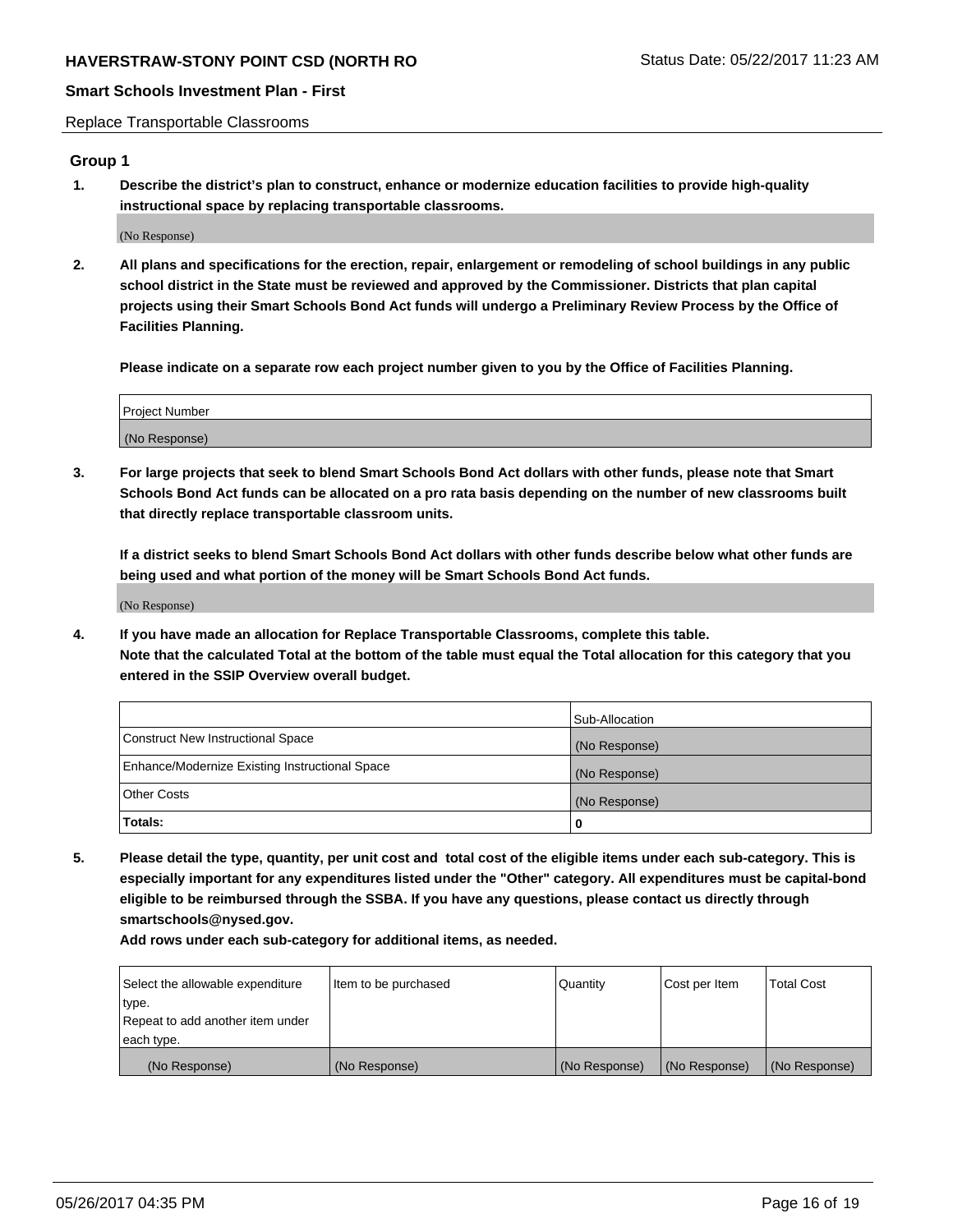High-Tech Security Features

### **Group 1**

**1. Describe how you intend to use Smart Schools Bond Act funds to install high-tech security features in school buildings and on school campuses.**

(No Response)

**2. All plans and specifications for the erection, repair, enlargement or remodeling of school buildings in any public school district in the State must be reviewed and approved by the Commissioner. Districts that plan capital projects using their Smart Schools Bond Act funds will undergo a Preliminary Review Process by the Office of Facilities Planning.** 

**Please indicate on a separate row each project number given to you by the Office of Facilities Planning.**

| <b>Project Number</b> |  |
|-----------------------|--|
| (No Response)         |  |

- **3. Was your project deemed eligible for streamlined Review?**
	- Yes  $\square$  No
- **4. Include the name and license number of the architect or engineer of record.**

| <b>Name</b>   | License Number |
|---------------|----------------|
| (No Response) | (No Response)  |

**5. If you have made an allocation for High-Tech Security Features, complete this table. Note that the calculated Total at the bottom of the table must equal the Total allocation for this category that you entered in the SSIP Overview overall budget.**

|                                                      | Sub-Allocation |
|------------------------------------------------------|----------------|
| Capital-Intensive Security Project (Standard Review) | (No Response)  |
| <b>Electronic Security System</b>                    | (No Response)  |
| <b>Entry Control System</b>                          | (No Response)  |
| Approved Door Hardening Project                      | (No Response)  |
| <b>Other Costs</b>                                   | (No Response)  |
| Totals:                                              | 0              |

**6. Please detail the type, quantity, per unit cost and total cost of the eligible items under each sub-category. This is especially important for any expenditures listed under the "Other" category. All expenditures must be capital-bond eligible to be reimbursed through the SSBA. If you have any questions, please contact us directly through smartschools@nysed.gov.**

| Select the allowable expenditure | Item to be purchased | Quantity      | Cost per Item | <b>Total Cost</b> |
|----------------------------------|----------------------|---------------|---------------|-------------------|
| type.                            |                      |               |               |                   |
| Repeat to add another item under |                      |               |               |                   |
| each type.                       |                      |               |               |                   |
| (No Response)                    | (No Response)        | (No Response) | (No Response) | (No Response)     |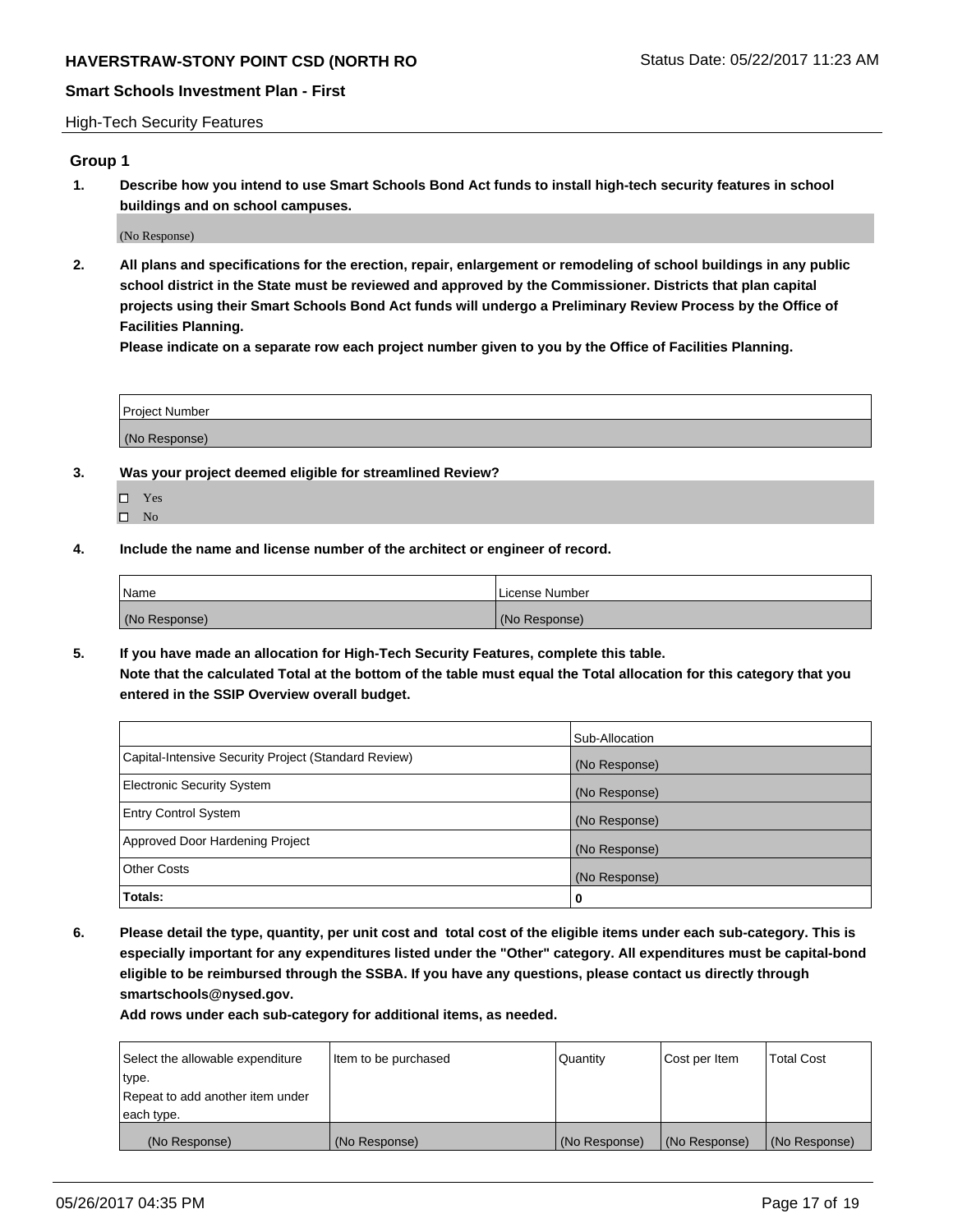Report